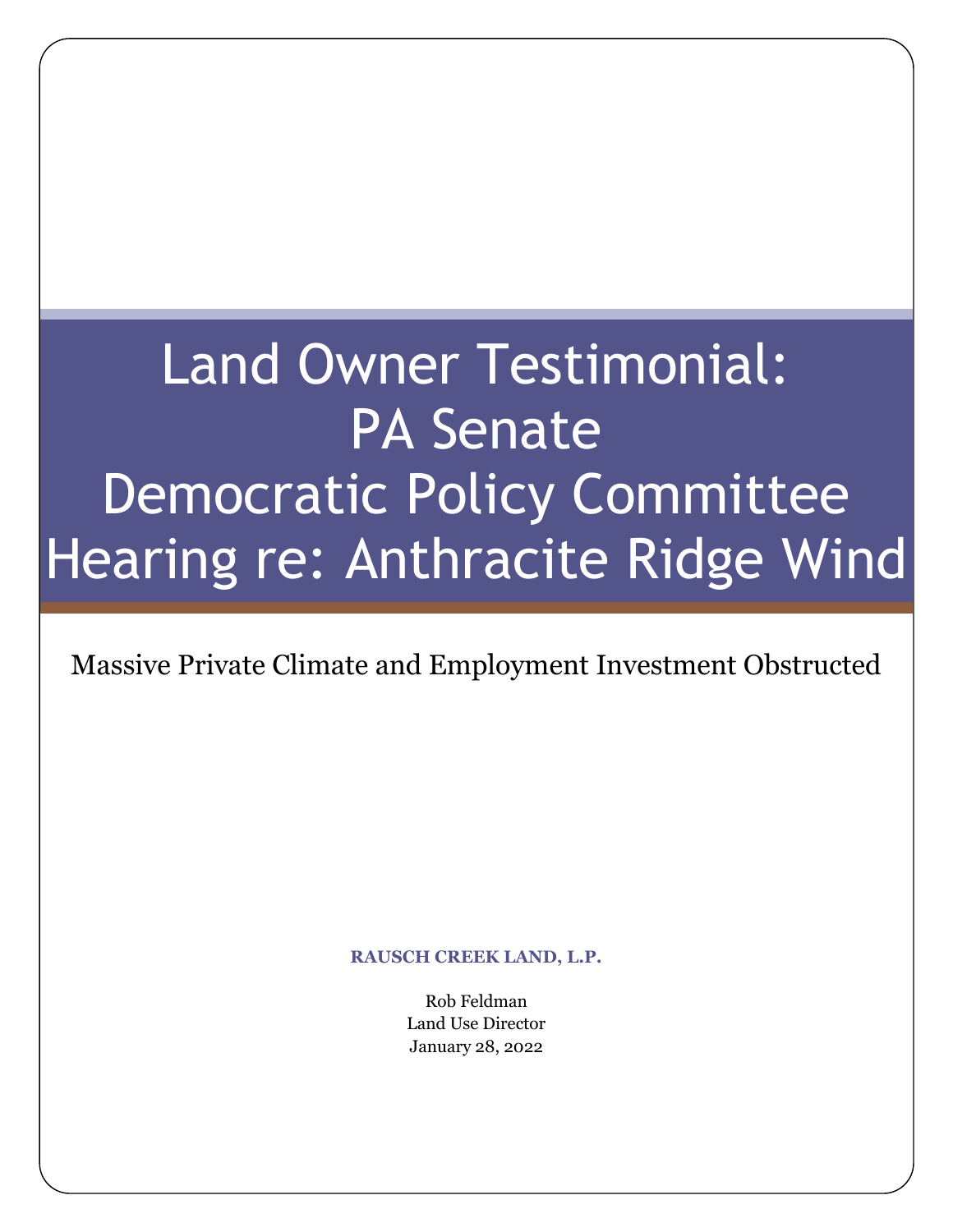# **LAND OWNER TESTIMONIAL: PA SENATE DEMOCRATIC POLICY COMMITTEE HEARING RE: ANTHRACITE RIDGE WIND**

## Massive Private Climate and Employment Investment Obstructed

RAUSCH CREEK LAND, L.P. WAS FORMED IN 2003 TO ACQUIRE ASSETS INCLUDING DISTRESSED COAL PROPERTIES ENCOMPASSING APPROXIMATELY 17,000 ACRES IN WESTERN SCHUYLKILL COUNTY. TO DATE RAUSCH CREEK HAS INVESTED TENS OF MILLIONS RECLAIMING THOUSANDS OF ACRES FOR THE EXPRESS PURPOSE OF TURNING THESE VAST BROWNFIELDS BACK INTO MAJOR ECONOMIC AND ENVIRONMENTAL CONTRIBUTORS.

ALL THE WHILE, RAUSCH CREEK CONTINUES THE REGION'S PROUD ANTHRACITE LEGACY, EMPLOYING HUNDREDS OF LOCAL WORKERS WHO PROVIDE STEELMAKERS WORLDWIDE WITH A KEY COMPONENT OF THE HIGH-STRENGTH ALLOYS THAT ENABLE VITAL PRODUCTS LIKE EFFICIENT CARS AND TRUCKS – AND WIND TURBINES. (AS WELL AS COUNTLESS ICONS INCLUDING THE GOLDEN GATE BRIDGE AND THE NAVIES THAT WON BOTH WORLD WARS.)

RAUSCH CREEK GENERATION'S COAL REFUSE-FIRED POWER PLANT CONTINUES TO CHEW THROUGH MOUNTAINS OF ITS ECO-HAZARDOUS DIET (WHICH THE BUREAU OF ABANDONED MINE RECLAMATION ESTIMATES WOULD OTHERWISE BE A TAXPAYER FUNDED \$16 BILLION CLEANUP LIABILITY), FEEDING THE GRID 30+MW OF POWER.

RAUSCH CREEK SUBSIDIARIES REHABILITATE AND REPURPOSE THOUSANDS MORE ACRES IN A VARIETY OF SUSTAINABLE WAYS. ABANDONED STRIPPING PITS ARE IDEAL FOR SAFELY CONTAINING FLY ASH , THE BYPRODUCT OF POWER PLANTS IN THE REGION, RIGHT BACK IN THE HOLES WHERE THE COAL THEY BURN ORIGINALLY CAME FROM. ONE VIRTUOUS CYCLE OF WHICH WE ARE ESPECIALLY PROUD INVOLVES FARMING CROPS ON FORMERLY CONTAMINATED LAND THAT WE REVITALIZED AND NOW ANNUALLY FERTILIZE WITH THE APPLICATION OF COMPOSTED BIOSOLIDS, ADDRESSING THREE VEXING ENVIRONMENTAL CHALLENGES WITH ONE PERPETUAL EXERCISE.

TIMBER HARVESTING JOBS REMAIN IMPORTANT. OUTDOOR RECREATION FLOURISHES TOO, WITH A DOZEN OR SO HUNTING CLUBS LEASING VARIOUS PARTS OF THE PROPERTY, ALONGSIDE FACILITIES CATERING TO OFF-ROAD MOTORCYCLE, ATV AND JEEP ENTHUSIASTS. (WITH A 400-ACRE SEASONAL CAMPGROUND THROWN INTO THE MIX.)

WHERE TRANSPORTATION AND UTILITY INFRASTRUCTURE PERMIT, COMMERCIAL/INDUSTRIAL AND LIGHT MANUFACTURING DEVELOPMENT EFFORTS ARE WELL UNDER WAY, ON A TRULY EPIC SCALE.

SO IN 2004 WHEN THE WIND PRODUCTION TAX CREDIT, ORIGINALLY ENACTED BY CONGRESS WITH THE ENERGY POLICY ACT OF 1992, WAS EXTENDED, RAUSCH CREEK EAGERLY SOUGHT TO EMPLOY ITS OTHERWISE UNUSABLE RIDGE TOPS IN THE FULFILLMENT OF THIS PROMISE.

# **Project Groundwork**

To appreciate the atrocious opportunity costs of delaying (let alone killing) this project, it helps to understand the unique potential of this particular site vis-à-vis national and state goals.

For context, consider that The Commonwealth of Pennsylvania currently enjoys only roughly 3.25% of the state's potential wind electric generating capacity, <sup>1</sup> comprising just 1.5% of all instate electricity production. (Compare that to 7.2% nationally.) Then consider the fact that only two utility-scale projects have come online here in the last decade, one generating just half of Anthracite Ridge's projected capacity and the other less than one-quarter.

Also note that the terrain which lends the State so much beauty has the less fortunate effect of very severely limiting where wind can work. Opponents can pretend that they're just displacing megawatts from one place to another, but even the most cursory look reveals that's untrue.

<sup>&</sup>lt;sup>1</sup> PUC/DEP joint report on compliance with Alternative Energy Portfolio Standards Act of 2004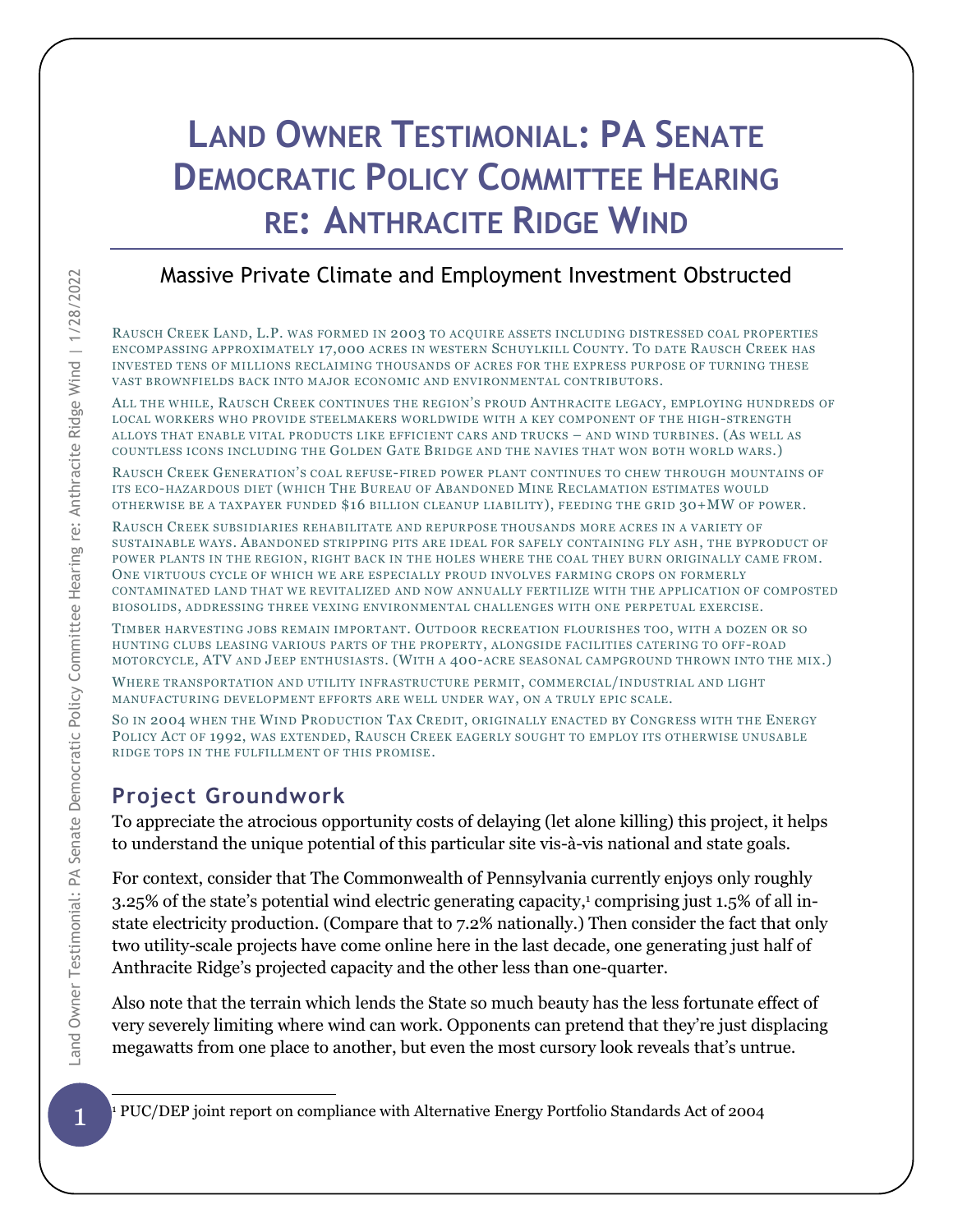### **Need vs Availability**

#### **National Picture**



FIGURE 1: RED DENOTES WIND VELOCITY. ONLY DARKEST RED AREAS CAN SUPPORT POWER GENERATION.



#### **Pennsylvania Picture**

FIGURE 2: STATE FOREST & GAME LAND EXCEPTED, WHAT REMAINS AND HOW TOLERANT CAN YOU BE OF ITS EXPROPRIATION BY FIAT?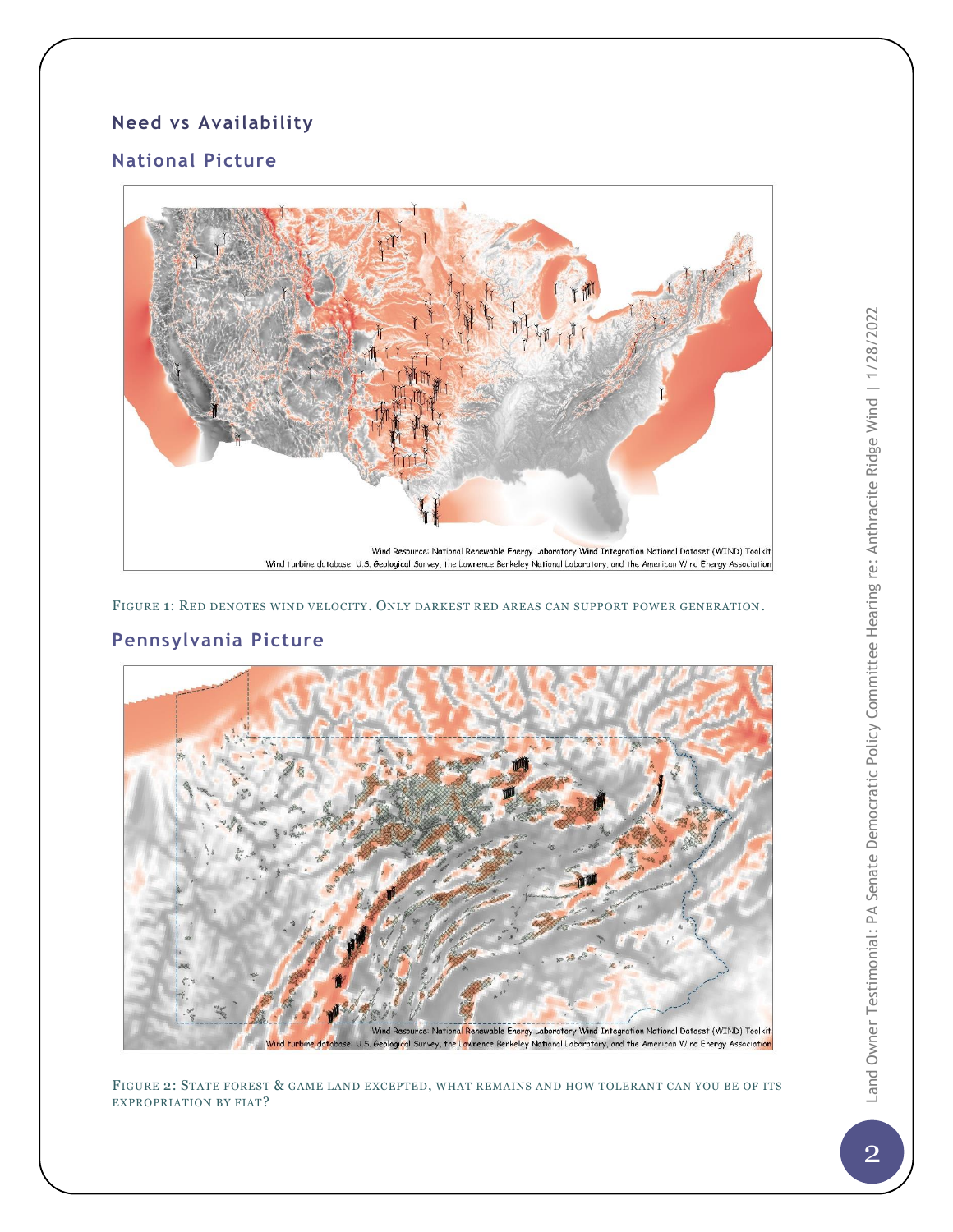#### **Project History**

#### **Wind Resource Validation**

In 2006 meteorological monitoring towers began gathering data which confirms that the wind resource above the miles of ridgeline running through Schuylkill County, particularly but not only Rausch Creek's property, is sufficient for highly efficient modern wind turbines to generate enough electricity to make for a viable project. But only within a very short distance of the absolute summit of each mountain ridge is it accessible.

From inception to date, this critical ongoing program has seen the construction, maintenance, remote and local monitoring of as many as five 60-meter instrument-packed towers and intermittently two mobile SODAR units which employ sonic doppler technology to measure wind characteristics at higher altitudes. This has been and remains a very, very expensive undertaking.

#### **Power Offtake**

No utility-scale power generation project gets off the ground without securing a queue position from the regional transmission organization (RTO) that coordinates the movement of wholesale electricity in its region. Anthracite Ridge's RTO, PJM, has reserved a grid position for Anthracite Ridge at 175 megawatts.

The next level is securing commitment from a utility company to actually consume the power generated. PP&L was so on-board that in 2013 it sent letters notifying all land owners abutting its Eldred 69kV transmission line of an impending upgrade for the sole purpose of accommodating the project.

When this is formalized by the signing of a Power Purchase Agreement, "the rubber has met the road" and real monetary damages, in the form of accrued lost operating income due to any impediment to construction, are elevated to a whole new plane.

#### **Geotechnical**

The animated 3D analysis from which this picture was excerpted depicts actual deep mine workings for the purpose of preliminary analysis and planning (understood to be subject to significant modification during preconstruction "micro-siting" phase) and consideration of foundation requirements.

Validating the suitability of sub surface conditions within the very narrow corridors where the wind resource is concentrated was by no means an inexpensive undertaking.



But here, where generations of surface and deep mining have resulted in what we locally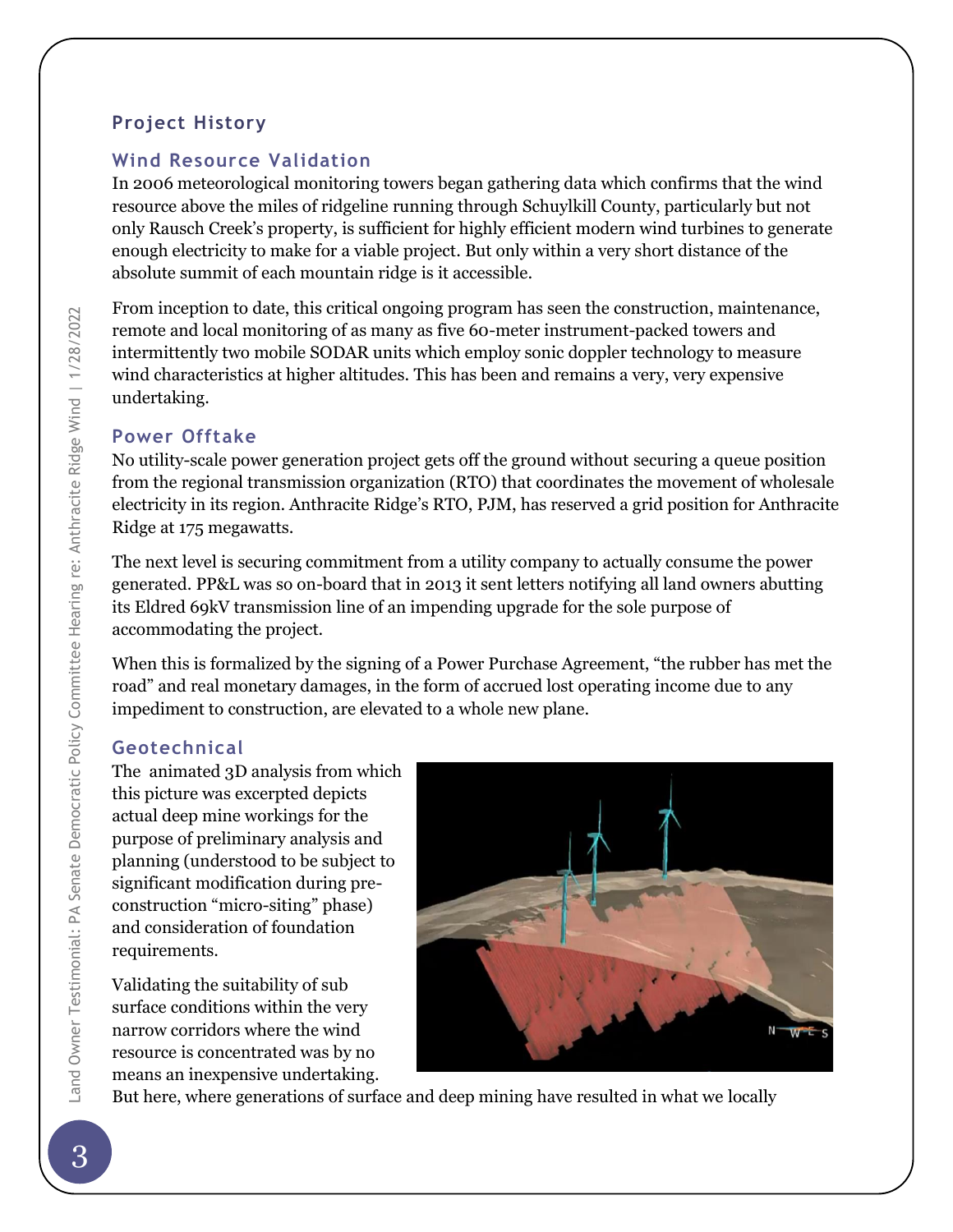characterize as "the world's biggest ant hill," it is not an area where a responsible developer scrimps.

#### **Environmental**

As a practical matter, property with such a long and active history of extractive industries like coal mining and timber harvesting offers some clear advantages over relatively undisturbed lands for developers seeking environmental clearances. Not that NIMBY objectors aren't trying, but it's a pretty heavy lift if your fundamental objection is on the order of "Don't let them mess up that abandoned strip mine!" When there's not a tree in the project area older than yourself, except the ones the last generation of professional foresters planned to be harvested later, it's pretty obvious that your motivation for objecting to cutting a narrow corridor to accommodate green energy development is ulterior.

That's not to minimize the very real impacts and tradeoffs inherent in any utility-scale energy project, or to deny the crucial role state and federal agencies play in regulating them.

Bats, birds large and small, turtles, snakes, mammals such as Allegheny woodrats, protected plants including something called a minnibush, wetlands… all have been the subject of expensive studies for eventual clearance by the state and federal agencies with jurisdiction over each. Since these studies have varying but generally limited life spans during which they remain valid, project delays caused by obstructionism have many studies in their second and third generation (and counting).

#### **Aeronautical**

Fact: The Federal Aviation Administration (FAA) has sole jurisdiction and authority over all matters air-safety related. No private, municipal or public airport or military installation may assert or enforce mitigation of any presumed off-airport hazard on its own. However, the FAA's evaluation process for any development activity under its jurisdiction (so everything over 200' tall) includes robust mechanisms for including them and protecting their interests. Specifically with respect to military impacts, FAA rules require consideration of Department of Defense input prior to issuance of its ultimate determinations.

This project first filed with the FAA in January of 2016. Preliminary response was encouraging, indicating typical, far from insurmountable possible impacts. But six months in, no actual determination was yet issued. When asked, FAA said it was waiting for DoD. Unfortunately, nobody had thought to impose a deadline! As this crucial obstacle had the entire effort completely stymied, the following steps were taken to elicit a response from DoD to FAA:

In August of 2016 I arranged (with the much-appreciated help of Senator Dave Argall and particularly his Chief of Staff) a meeting at Fort Indiantown Gap among the wind developer with its aviation and military consultants and large contingents from the DMVA and PA Army National Guard. DMVA counsel led off the meeting asserting both a duty and a willingness to collaborate on solutions, and ended the encounter with discussion of plans to exchange information for that purpose. But in between, uniformed flight operations officers unequivocally rejected any such possibility. Yet neither PA ARNG nor DMVA subsequently responded to the FAA, which had actual statutory authority to offer effective, durable protection of their interests and was literally standing pat waiting to do so.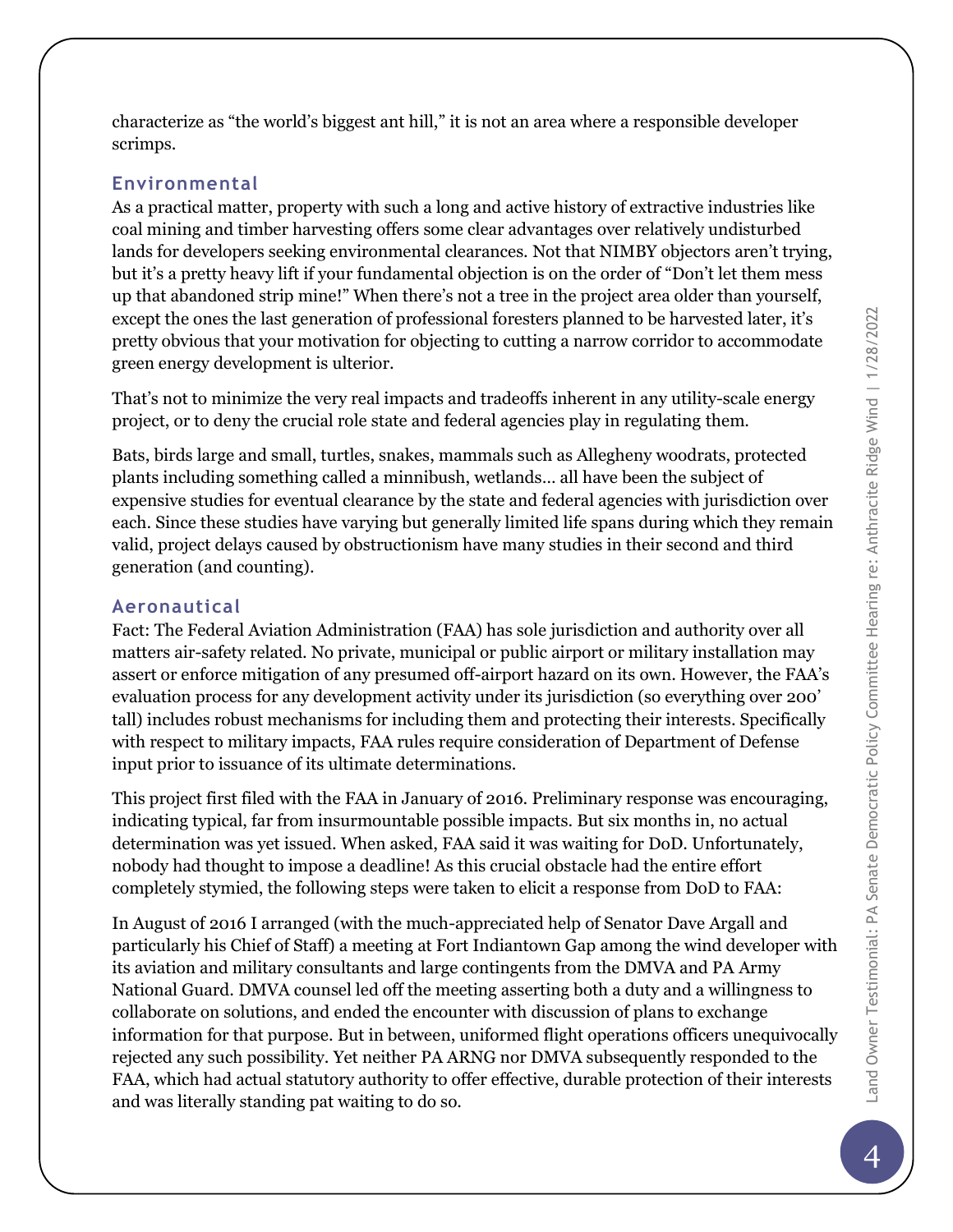Recognizing that there would be no difference between Fort Indiantown Gap coming back to the FAA with fatal objections, versus The Gap continuing to stonewall for whatever reason, I sought help from Senator Pat Toomey. After meeting in person with The Senator's constituent services people, I wrote a letter in late September of 2016 very clearly requesting "not so much intervention, but rather representation and assistance with gleaning DMVA's objections, working through those that we can accommodate without unduly compromising Rausch Creek's legitimate interests, and most expediently getting a final response from the DoD to the FAA." On December 6<sup>th</sup> of that year, Senator Toomey sent me a copy of the letter he'd gotten back from DMVA, dated November 21<sup>st</sup>. Without any reference at all to the primary matter, that being the duty to respond to the FAA, the letter grossly misconstrued the whole thing as me seeking "Fort Indiantown Gap's *permission* [emphasis added] to allow the installation of wind turbines." Perhaps in tacit acknowledgment of the total absence of any authority to confer or deny any such "permission," the letter went on to catalog multiple benefits of having the unfettered access to hundreds of square miles of private property. Perhaps to the author's credit, he did not mischaracterize a related key issue prominently raised in my initial letter; rather, he simply ignored the question of whether any of the *implied* rights to private airspace that would have to exist for The Gap's demands to have any force or effect actually do exist, versus having been simply assumed over time. Much to the chagrin of everyone invested in the project, the opportunity to press either case would prove elusive.

The date of that DMVA response letter, November 21st, 2016, also appears atop another bit of correspondence Rausch Creek would soon receive – from the development company at the time, abandoning the project.

Which brings us to more recent history, when Doral LLC, having stepped in to see the project through, re-filed with the FAA in September of 2019. By June of 2020 the FAA began echoing a familiar refrain, "still missing responses from the US Army and DoD."

#### **Municipal Planning and Zoning**

The project area spans multiple townships, all within Schuylkill County. Only one of those, Hegins Township, handles its own planning and zoning. The rest defer those functions to the County.

#### **Schuylkill County**

Schuylkill County's Comprehensive Plan, which predates this project, explicitly identifies wind energy as a beneficial developmental use. All Rausch Creek property under County zoning jurisdiction and proposed to host wind turbines is in a zoning district which specifically includes wind energy development as a use-by-right. Preliminary talks were well under way and proceeding in a positive vein when in September of 2019 Doral filed a permit application.

All indications pointed to a rigorous but fair application of law enabling a successful project – until Fort Indiantown Gap intervened and explicitly entreated County officials to deny approval, both directly and at public hearings. The machinations which ensued are public record; further commentary here would inappropriately risk prejudicing possible and/or pending litigation.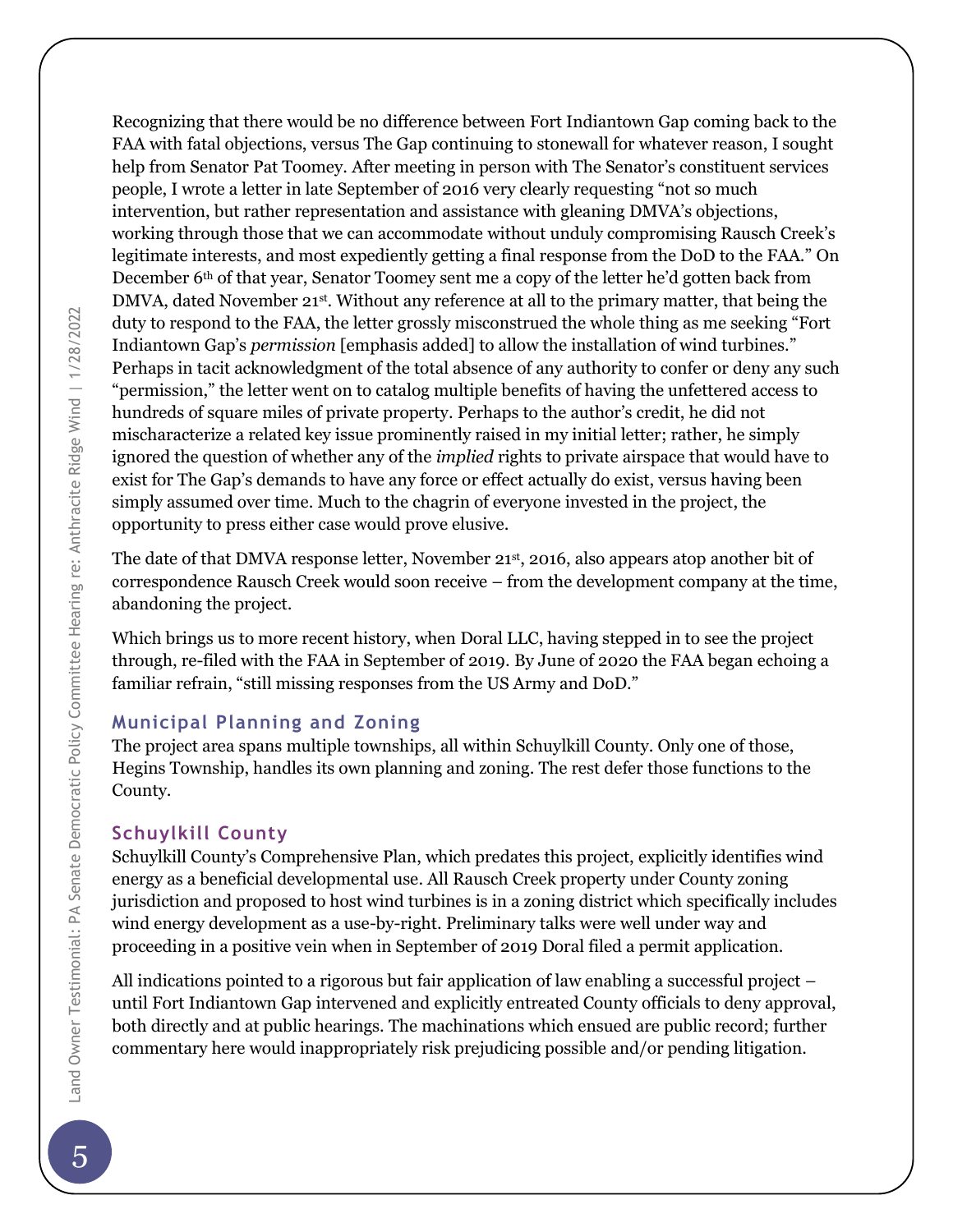#### **Hegins Township**

In 2010 a small contingent of strident objectors prompted the Township to enact a Wind Energy Safety Ordinance, which the objectors pleaded to be so restrictive as to forever stymie our budding effort which they'd been hearing about. The solicitor admonished them and the Supervisors that he would only draft a document with reasonable requirements to protect safety and property that would withstand legal challenge. In August of 2019 Doral filed a permit application under the resulting ordinance. It is worth noting that in the meantime, specifically the summer of 2016, the same objectors had presented a new solicitor with a proposed amended ordinance that advanced way farther than it should have, until withering analysis revealed it to be so blatantly exclusionary that it was abandoned – the notable part being the accompanying promise that no future action would be taken until there was a permit pending, and that any such action would be non-adversarial. The 2019 application appeared likely to proceed accordingly – until Fort Indiantown Gap intervened and explicitly entreated Township officials to deny approval at executive meetings and planning and zoning hearings. The machinations which ensued are public record; further commentary here would inappropriately risk prejudicing possible and/or pending litigation.

# **Military Compatibility**

The United States Department of Defense, with the backing of Congress, has instituted a very comprehensive Pentagon-implemented process for reconciling alternative energy development with safe and effective military operation, and national security. (Referred to herein as DoD "Clearinghouse." It is well beyond this scope, but will be the subject of upcoming expert testimony.) If allowed to run its course, it might well result in drastic reduction or even termination of the project. Yet here we are, concerned with the damage inflicted by Fort Indiantown Gap circumventing the entire procedure, instead making the following assertions in all manner of municipal proceedings, to legislators at every level of government, and in the media:

- Threat to air safety
	- o again, the sole province of the FAA.
- Diminution of training capacity that would:
	- o Threaten national security
		- again, the sole province of the Pentagon
	- $\circ$  So reduce throughput that Washington would up and shut the whole base down
		- A purely commercial argument dependent upon abusing governmentinferred authority to disenfranchise private property
- Environmental Concerns
	- $\circ$  Whereby the base Director for the Bureau of Environmental Management opines about impacts a distant, highly regulated construction project that he does not know anything about will inflict on rattlesnakes (that he's unaware could not be found in the project area), bats, birds, etc.
	- $\circ$  One might wonder what business the manager of one environment a dozen miles and two counties away from another completely ecologically and geologically alien environment has second-guessing the DEP, PA Game Commission, Fish and Boat Commission, US Fish and Wildlife Services, etc.